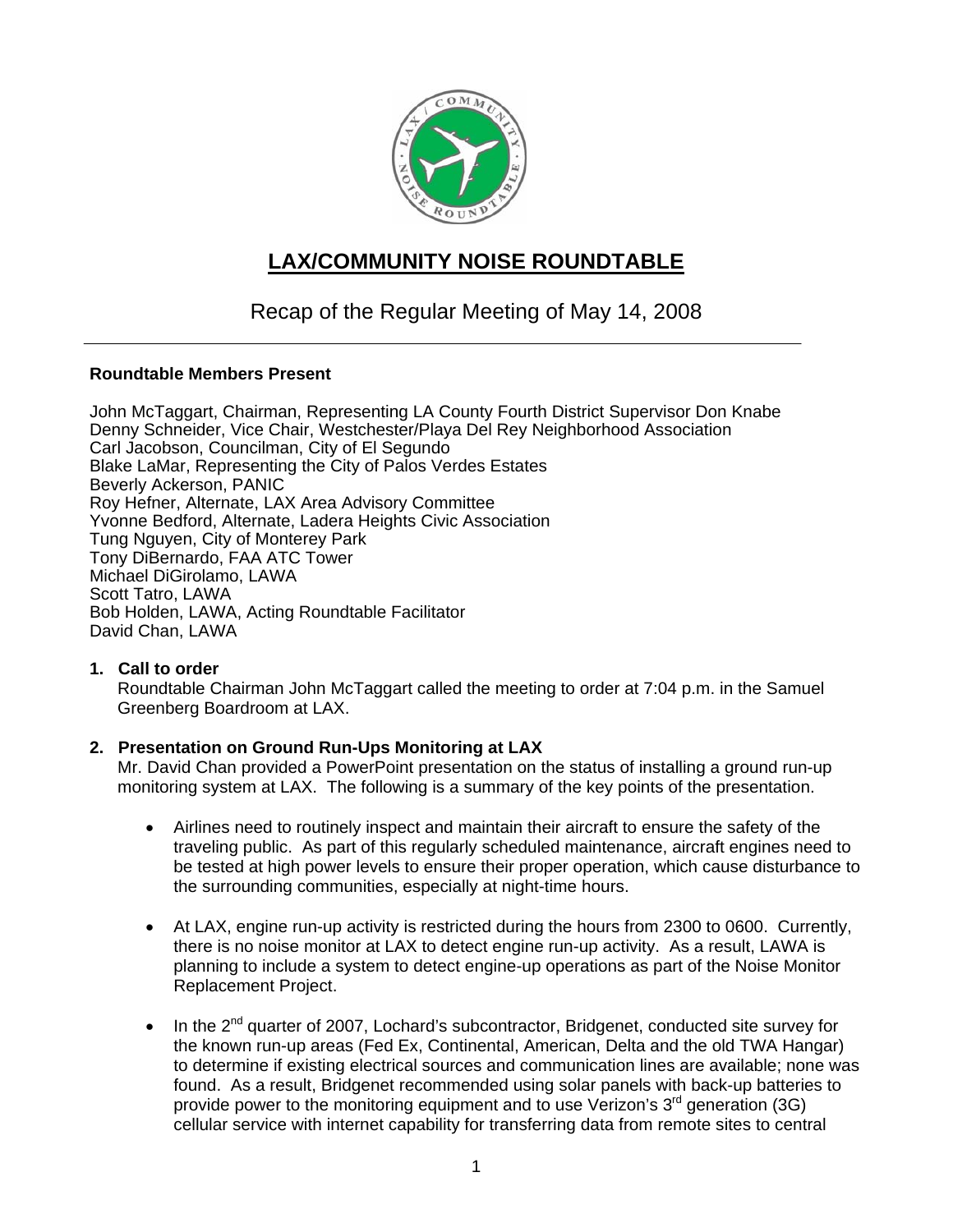server. Bridgenet also recommended using a camera along with the noise monitor equipment to identify which airlines that actually conducted the run-up.

- Bridgenet also conducted temporary monitoring at the Fed Ex facility to test the technologies and to determine the best position for placement of the monitoring equipment. Minor issues with the solar panels and wireless communication service occurred during testing but were later resolved.
- Through testing and communicating with the tenants, it is determined that Fed Ex has the most engine run-up activities at LAX. As a result, plans are underway to install permanent monitor at that location. As for the other facilities, TWA and American will be demolished because of the Midfield Satellite Project which consists of constructing new contact gates for the A380 aircraft at the same area where these two facilities are currently located. No concrete plans are in place for Continental and Delta facilities so installation of monitoring equipment at these facilities is on hold.
- After the ground run-up monitor system is in place, LAWA's goal is to have the ability to evaluate the noise impact of aircraft engine run-up activity.

## *Questions on Ground Run-Up*

- Beverly Ackerson inquired if the run-up activity was done outside and wondered if other airports use some sort of enclosure to reduce noise. Bob Holden replied that this activity is done outside at the blast fence area at LAX. David Chan added that some airports do have dedicated ground run-up enclosure also known as "hush house" for operators to perform engine tests.
- Mr. Denny Schneider claims that there were aircraft engine run-ups being conducted on the cargo facility near Westchester at night-time hours. Bob Holden replied that the event was not considered engine run-up. It is the situation where the aircraft's auxiliary power unit (APU) is turned to provide electricity to the inboard electrical component of the aircraft. This is part of the routine operation when the aircraft is on the ground.
- Mr. Schneider inquired if there is noise cancellation technology that can be applied to reduce noise for this activity. He also asked is there a noise signature for certain aircraft. Mr. Joe Czech of Wyle Lab stated that noise cancellation technology is available. Mr. Scott Tatro replied that the main purpose of this monitoring program to not necessarily to determine distinct noise signature but to identify engine run-up activity at LAX.

#### **3. Status Reports**

• Progress on New Noise Monitoring System Installation – Scott Tatro reported that the contract for Lochard Corp. to design and build the new noise monitoring system for LAX, ONT, and VNY expires on June 30, 2008. Due to many unforeseen circumstances that resulted in significant delays in completing this project, LAWA staff is requesting BOAC approval on May 19, 2008 for amendment of the contract to extend the term for additional three years, modify the scope of work, and add additional funding. This will allow additional time and resource for Lochard to complete the Noise Monitoring Replacement Project.

LAWA also has a contract with Environmental Science Associates (ESA) to provide technical oversight services related to the design, installation, and final acceptance of the Noise Monitoring Replacement Project. The contract with ESA also expires on June 30, 2008. LAWA staff is requesting BOAC approval on May 19, 2008 for a second amendment of the contract to extend the term for up to two additional years.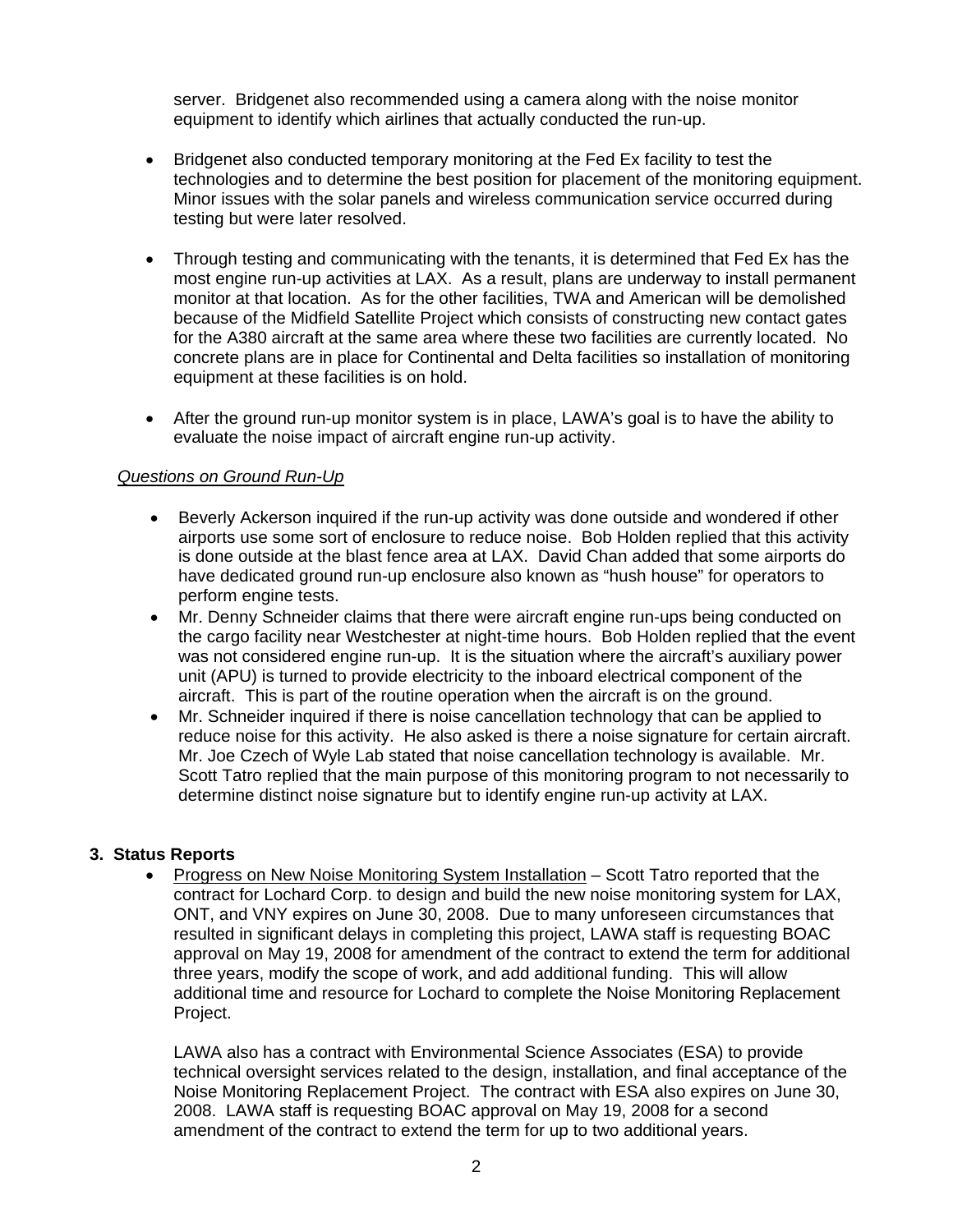Mr. Tung Nguyen inquired if a map of the all the noise monitor sites is available. Mr. Scott Tatro replied that he did show a map of all the sites at the previous meeting. However, the map is not finalized yet.

Mr. Nguyen claimed that in 2006, LAWA agreed to install two noise monitors at Monterey Park but never fulfill that agreement. Mr. Tatro replied that as part of the Noise Monitor Replacement Project, monitors are place further out to measure the 60 CNEL noise levels. As for placing noise monitors at Monterey Park, LAWA will have to review that again.

Mr. Denny Schneider inquired if LAWA is having any problem with the permitting process for installation of the monitors that may require assistance from the Roundtable. Mr. Tatro replied that the problem is manageable at this time.

• Progress on FAR Part 161 Study - Mr. Holden stated that the contract amendment for Harris Miller Miller & Hanson, Inc. (HMMH) on the Part 161 Study was approved by the BOAC and the City Council. The amendment consists of extending the term of contract for additional three years, expanding the scope of work for VNY airport to include a "dual track" method to phase out Stage 2 aircraft, and adding additional funding for the contract.

Mr. Holden also stated that the consultants are still working on a problem that involves factoring the effect of increasing jet fuel prices for the fleet mix forecast report. The revised report is expected to be available soon, and once received, the work on the LAX Part 161 will recommence.

Mr. Holden reported that there is a spike in number of east departures for the month of March 2008. The majority of these occurred on weekends when the south inboard runway was closed, which caused aircraft to depart to the east on the outboard runway due to its shorter length and existing slight tailwind condition. It was also noted that the wind condition was at a marginal 8 or 9 knots; while not strong enough to change the aircraft flow pattern but enough to cause pilots of heavy aircraft to depart to the east.

Mr. Holden announced that the RNAV departure procedure, called JEDDD, for turboprop aircraft has been published as of April 2008. This procedure reroutes turboprop aircraft that fly near Palos Verdes Peninsula further offshore by approximately two miles.

- Progress on RFP for Roundtable Facilitator Mr. Holden stated that oral interviews were conducted on May 8, 2008 as part of the selection process for the Roundtable Facilitator. The following firms participated in the interview process:
	- Harris Miller Miller & Hanson, Inc. (HMMH)
	- ESA Airports
	- Walter E. Gillfillan & Associates
	- A team consisting of Meryt McGindley of South Bay Consultants & Pamela Hamby of Advance Education and Training Services

LAWA staff is still in the process of evaluating these firms to determine the most qualified candidate to provide this service. Approval from the BOAC is also required to obtain a new contract for this service. It is anticipated that a new contract should be in place by July 2008 and the consultant should start service on September 2008.

## **4. Roundtable Member Discussion**

• Mr. Bob Holden announced that effective from June 10 to June 26 of 2008, RWY 25R/07L will be closed from 1 a.m. to 7 a.m. to expedite the completion of the South Airfield Improvement Project.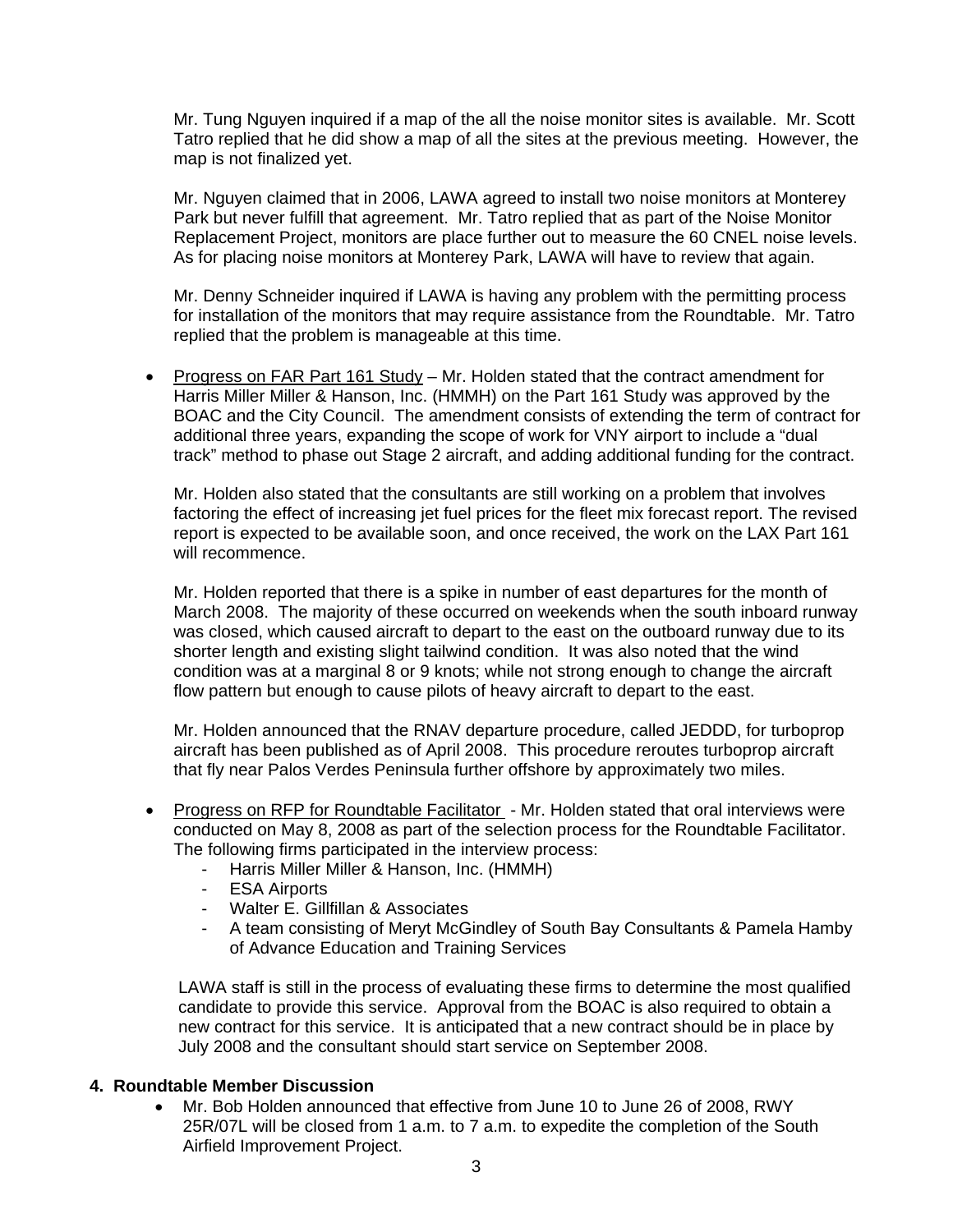- Mr. Denny Schneider suggested that the Roundtable should provide comments on the proposed Part 161 curfew restriction at Bob Hope Airport. He suggested for the Roundtable to strongly oppose of having a single airport to propose a curfew restriction since it will shift noise from one area to another. Instead, curfew restriction should apply to all airports. The majority of the members voted and agreed to proceed with Mr. Schneider's suggestion.
- Mr. Tung Nguyen stated that there is a drastic increase of aircraft flying over Monterey Park for the past several months. It is becoming unbearable. He wondered if there is an alternative flight pattern for aircraft arriving to LAX.
	- Mr. Holden explained that there is another arrival procedure called the "crossover track" but it is not being use frequently. Mr. DiGirolamo added that this procedure is used to maintain the flow of air traffic.
	- Mr. DiGirolamo explained that as the aircraft turn at Monterey Park, power is applied to maintain altitude and thus causing more noise.
	- Mr. Scott Tatro stated that in 2006 the south outboard runway (25L/07R) was closed for the South Airfield Improvement Project which caused majority of the air traffic to be shifted to the north runways complex, which in turns caused the increase in the number of overflights at Monterey Park. Currently, south inboard runway 25R/07L is closed on weekend for ongoing construction for the project.
- Mr. Tung Nguyen asked who determine where the aircraft turn for landing. A member replied that it is the FAA that directs the pilots to fly on the extended downwind approach to maintain aircraft separation requirements for safety.
- Mr. DiGirolamo stated that the earlier work of the Roundtable involves reducing overflights over three communities: El Segundo, Palos Verde, and Monterey Park. He noted that Monterey Park was the most difficult and it was unfortunate that the Roundtable was not able to solve the overflight issue at Monterey Park.
- Mr. Nguyen stated that on behalf of the City Manager of Monterey Park, he would like to invites the Roundtable to meet at Monterey Park for future meeting since it is difficult for him and the residents of Monterey Park to attend the Roundtable meeting at LAX. Mr. McTaggart stated that the meeting starts at 7 p.m. to allow people enough time after work to attend the meeting.
- Mr. DiGirolamo stated that in 2000 there were 2400 daily operations at LAX. Currently there are only 1740 daily operations and in some cases, it is low as 1600 operations. Most of the RJ aircraft are longer being flown by Eagle, Skywest and United. International carriers are switching from the B747 to the quieter B777 aircraft. There are several airlines that are anticipated to be out of business by the end of 2008 which may include United, Frontier, Skybus and US Airways.
- Mr. Holden announced as of May 12, 2008, a new Airport Environmental Manager is in place to oversee the newly formed Environmental Services Division (ESD) at LAWA. This new division combined the two existing divisions of Noise Management and Environmental Management. Robert Freeman was selected to take on this leadership role.

## **5**. **Comments from the Public**

• A resident from City of Monterey Park expressed her frustration about aircraft flying over that area causing disturbance to her, and wanted to know what can be done. It was noted that overflight over Monterey Park has been an ongoing issue for many years. Several members of the Roundtable noted that the best solution is to voice her concern to her local congressman.